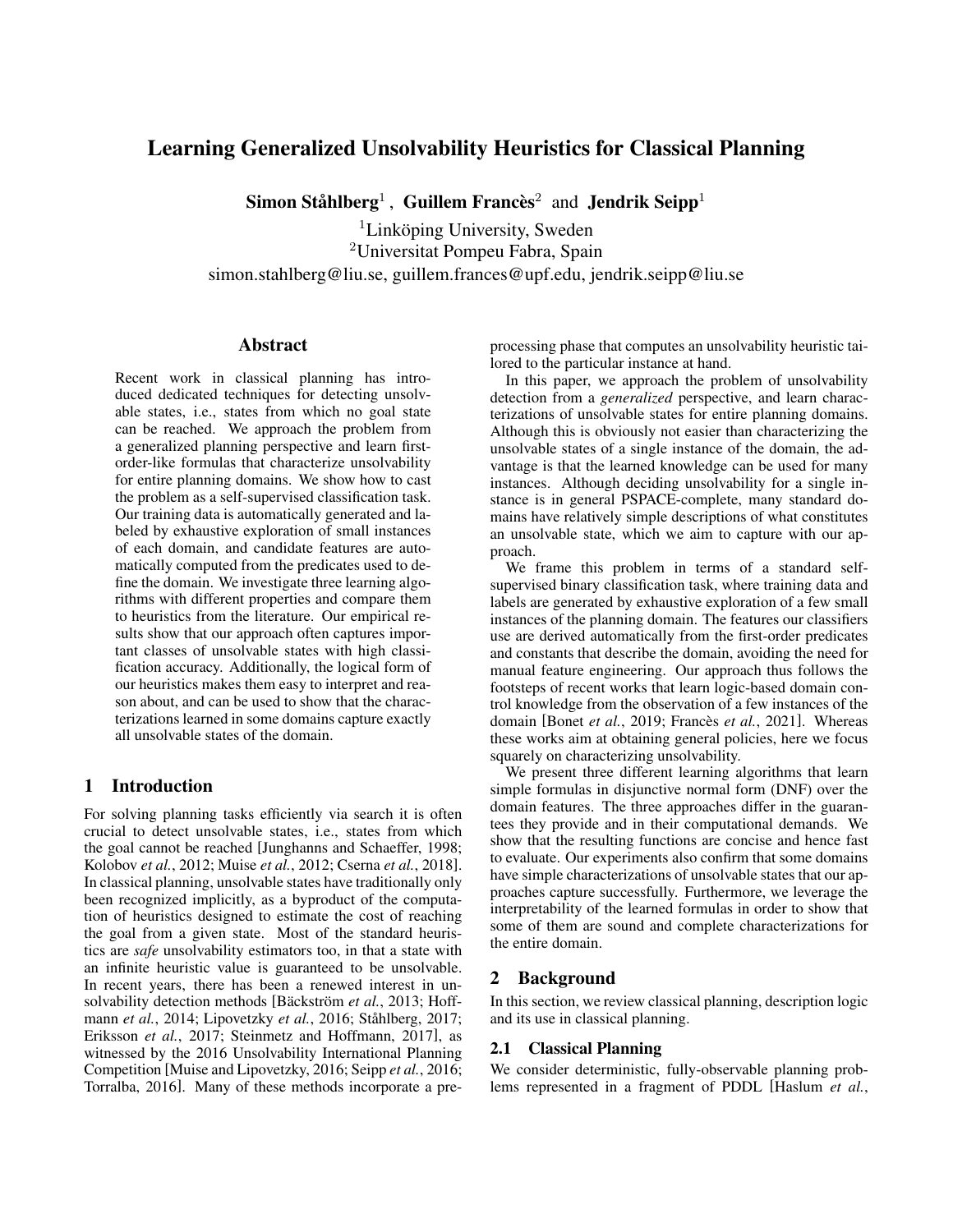[2019\]](#page-6-15). Namely, we consider ground PDDL planning problems defined as a tuple  $P = \langle \sigma, A, s_0, \gamma \rangle$ . The *functionfree vocabulary* σ consists of a set of constant symbols (also called PDDL *objects*) and a set of predicate symbols. We assume w.l.o.g. that  $\sigma$  contains only predicates with arity at most two; higher-arity symbols can be compiled into multiple binary predicates in the standard manner. PDDL types can also be compiled into unary predicates. The set of states  $S_P$  of problem  $P$  contains all possible sets of ground atoms over  $\sigma$ . We write S when P is clear from context. We call  $s_0 \in S$  the *initial state* of the problem and  $\gamma$  the (conjunctive) *goal*. A state  $s \in S$  is a *goal state* if  $\gamma \subseteq s$ . Each action a in the set of *ground actions* A has a *precondition pre*(a), an *add* list *add*(a) and a *delete* list *del*(a), each of which is a set of ground atoms over  $\sigma$ .

A ground action  $a \in A$  is *applicable* in state  $s \in S$  if  $pre(a) \subseteq s$ . In that case, applying a to s results in the *successor state*  $s[[a]] = (s \ \delta] \cup add(a)$ . A sequence of actions  $\pi = \langle a_1, \ldots, a_n \rangle$  is applicable in a state s iff for all i,  $a_i$  is applicable in state  $s[[a_1]\cdots[a_{i-1}]]$ . We write  $s[[\pi]]$  for the state that results from applying  $\pi$  to s. State s' is *reachable* from state s if there is a sequence  $\pi$  such that  $s[\pi] = s'$ . We say that a state is *reachable* in P if it is reachable from the initial state  $s_0$ . A state s is *solvable* if there is a goal state that is reachable from s. A solution to the planning task, i.e., a *plan*, is a sequence of actions  $\pi = \langle a_1, \ldots, a_n \rangle$  that is applicable in the initial state  $s_0$  and leads to a goal state, i.e.,  $\gamma \subseteq s_0[\![\pi]\!]$ .

Note that each state  $s \in \mathcal{S}$  represents a first-order interpretation  $\mathcal{I}(s)$  that assigns a truth value to all formulas over  $\sigma$ . We write  $s \models \varphi$  if formula  $\varphi$  is true under  $\mathcal{I}(s)$ .

Planning domains. In this paper we refer to a *generalized planning domain* as a set Q of planning problems whose vocabularies all have the same predicate symbols, and possibly share some of the constants symbols. A typical instantiation of such a domain is given in PDDL domain files.

#### 2.2 Description Logics

Description logics are a family of knowledge representation formalisms based on tractable fragments of first-order logic [\[Baader](#page-6-16) *et al.*, 2004]. They build on the notions of *concepts*, classes of objects that share some property, and *roles*, relations between these objects. Several description logics exist in the literature; we describe the one we use next.

Syntax. *Compound* concepts and roles are defined inductively starting from a given set of *primitive* concepts and roles. Primitive concepts are unary predicates, whereas primitive roles are binary predicates. Each primitive concept is a concept, and each primitive role is a role. The *universal concept*  $\top$  and the *bottom concept*  $\bot$  are also concepts. Let C and  $C'$  be concepts, and R and R' roles. The *negation*  $\neg C$ , the *union*  $C \sqcup C^{\overline{\prime}}$ , the *intersection*  $C \sqcap C^{\prime}$ , the *existential restriction* ∃R.C, the *universal restriction* ∀R.C, and the *rolevalue-map*  $R = R'$  are also concepts. If a is a constant symbol, the *nominal*  $\{a\}$  is a concept. The *inverse* role  $R^{-1}$  and the (non-reflexive) *transitive closure* role  $R^+$  are also roles.

Semantics. The semantics of concepts and roles are defined relative to a given *universe of discourse* ∆. A model M maps each constant symbol a to an element  $a^{\mathcal{M}} \in \Delta$ , each primitive concept  $\check{C}$  to a subset  $C^{\mathcal{M}} \subseteq \Delta$ , and each primitive role R to a subset  $R^{\mathcal{M}} \subseteq \Delta \times \Delta$ . M extends to compound concepts and roles as follows:

$$
\top^{\mathcal{M}} = \Delta, \qquad \bot^{\mathcal{M}} = \emptyset,
$$
  
\n
$$
(\neg C)^{\mathcal{M}} = \Delta \setminus C^{\mathcal{M}}, \qquad \{a\}^{\mathcal{M}} = \{a^{\mathcal{M}}\},
$$
  
\n
$$
(C \sqcup C')^{\mathcal{M}} = C^{\mathcal{M}} \cup C'^{\mathcal{M}}, \qquad (C \sqcap C')^{\mathcal{M}} = C^{\mathcal{M}} \cap C'^{\mathcal{M}},
$$
  
\n
$$
(\exists R.C)^{\mathcal{M}} = \{a \mid \exists b : (a, b) \in R^{\mathcal{M}} \land b \in C^{\mathcal{M}}\},
$$
  
\n
$$
(\forall R.C)^{\mathcal{M}} = \{a \mid \forall b : (a, b) \in R^{\mathcal{M}} \to b \in C^{\mathcal{M}}\},
$$
  
\n
$$
(R = R')^{\mathcal{M}} = \{a \mid \forall b : (a, b) \in R^{\mathcal{M}} \leftrightarrow (a, b) \in R'^{\mathcal{M}}\},
$$
  
\n
$$
(R^{-1})^{\mathcal{M}} = \{(b, a) \mid (a, b) \in R^{\mathcal{M}}\},
$$
  
\n
$$
(R^{+})^{\mathcal{M}} = \{(a_0, a_n) \mid \exists a_1, \dots, a_{n-1} :
$$
  
\n
$$
(a_{i-1}, a_i) \in R^{\mathcal{M}} \text{ for all } 1 \le i \le n\}.
$$

**Complexity.** The *complexity*  $\mathcal{K}(C)$  of a concept or role C is defined as the number of nodes of the parse tree used to represent it.

#### 2.3 Use of Description Logics in Classical Planning

We follow several works in the literature on learning for planning that use description logics or similar formalisms as the foundation of first-order features useful for the design of generalized features and policies [Martín and Geffner, 2004; Fern *et al.*[, 2006;](#page-6-18) Francès *et al.*, 2019; Francès *et al.*, 2021]. The connection between a planning problem P and a corresponding description logic language  $D\mathcal{L}(P)$  is straightforward. The unary and binary predicates of  $P$  are taken to be primitive concepts and roles, respectively, and the universe of discourse  $\Delta$  contains all constants in the problem, which we always consider to denote themselves. Hence, each state  $s \in S_P$  can also be seen as a model for  $D\mathcal{L}(P)$ , where  $C^s = \{a \mid \mathcal{I}(s) \models C(a)\}\$  for primitive concepts C, and  $R^s = \{(a, b) | \mathcal{I}(s) \models R(a, b)\}\$ for primitive roles R.

The description language  $D\mathcal{L}(P)$  is usually enriched with *goal modalities*  $p<sub>G</sub>$  of those predicates p that are used to define the goal of the problem [\[Khardon, 1999\]](#page-6-20). These are, to all effects, additional primitive concepts and roles, whose denotation is fixed in all states s by the atoms appearing in the goal conjunction. We also limit nominal concepts in  $\mathcal{DL}(P)$ to PDDL-level constants, which are those PDDL objects that by definition appear in all instances of the domain. Because of this, all problems of a same planning domain share the same description language, and we sometimes speak of the description language of a domain.

Example. Take as example the Spanner domain, where an agent moves along a corridor, and can pick up single-use spanners that are scattered along the corridor. These spanners are needed at the end of the corridor, where several nuts have to be tightened. The corridor is one-way, hence as soon as the agent leaves sufficiently many spanners behind, the problem becomes unsolvable. The PDDL encoding has a unary predicate *tightened* and a binary predicate *at*, representing the status of nuts and the position of agent, spanners and nuts within the corridor, respectively. The PDDL types of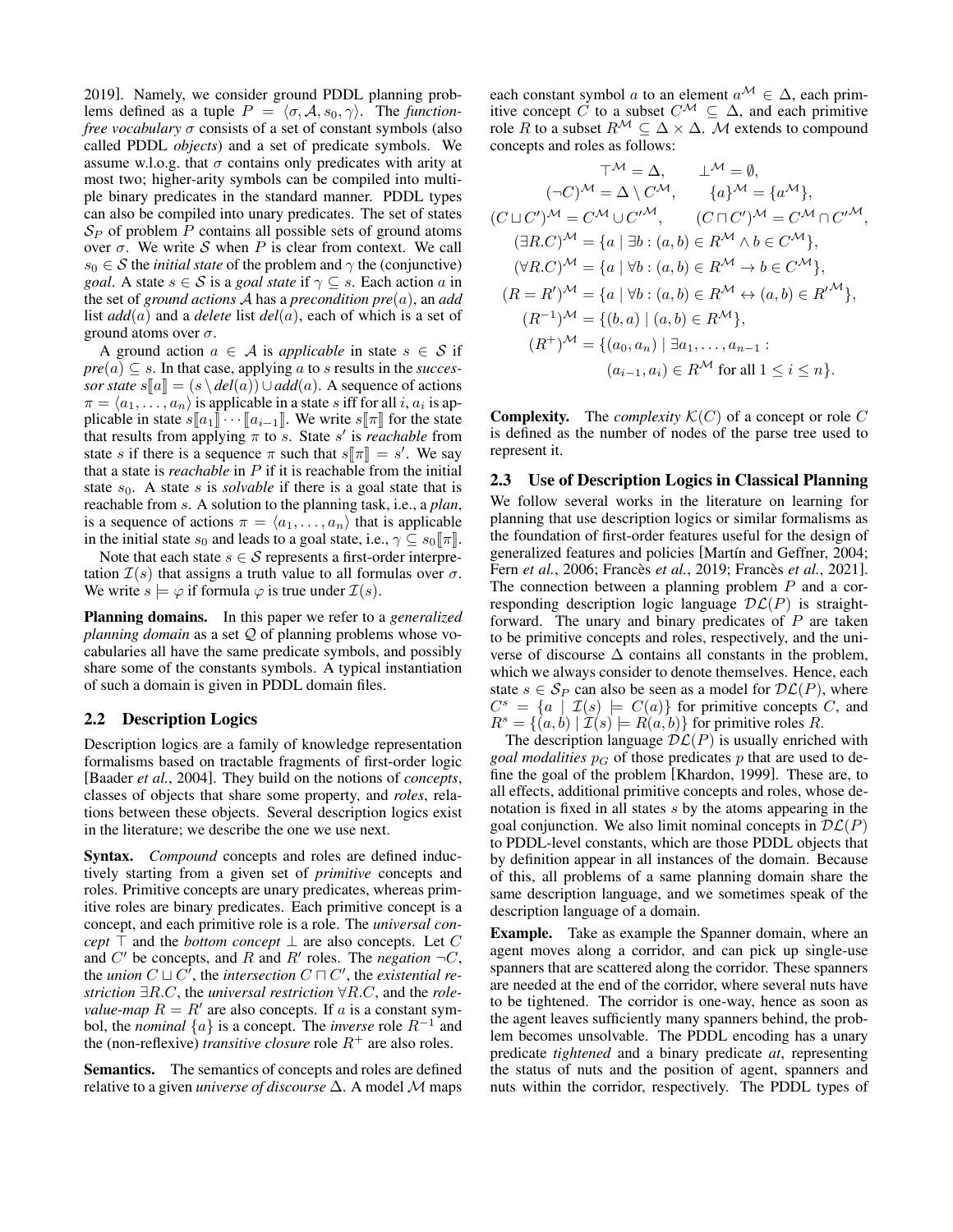the original encoding can be compiled into unary predicates. The description language corresponding to this domain will hence have primitive concepts *man*, *nut*, *spanner* and *tightened*, and a primitive role *carrying*. The interpretation of these in a given state s represents sets of objects (for concepts) or object pairs (for roles) that satisfy some property in s. Compound concepts allow us to represent complex sets of objects. The concept ∃*at*−<sup>1</sup> .*man*, for instance, represents the set of all corridor locations with an agent in them, whereas *tightened*<sub>G</sub>  $\sqcap$   $\neg$ *tightened* represents the nuts that need to be tightened in the goal, but are not tightened in the current state. Both concepts have syntactic complexity 4.

## 3 Generalized Unsolvability Heuristics

We are interested in functions that take any state  $s$  of any instance in a given class Q of planning problems, and predict whether s is unsolvable. The next definition generalizes the one by [Hoffmann](#page-6-5) *et al.* [\[2014\]](#page-6-5):

Definition 1. *A* generalized unsolvability heuristic *for a class*  $Q$  *of planning tasks is a function*  $h : \bigcup_{P \in Q} S_P \mapsto \{0, \infty\}$ *. We say that* h *is* safe *whenever*  $h(s) = \infty$  *only if s is unsolvable, and* perfect *whenever*  $h(s) = \infty$  *iff s is unsolvable.* 

Example. In the Spanner domain, a state is unsolvable iff the number of unused spanners that are carried by the agent or that can still be picked up is smaller than the number of nuts that still need to be tightened. Any function that returns  $\infty$  for a subset of these states is a safe unsolvability heuristic for the domain; any function that returns  $\infty$  exactly for these states is a perfect unsolvability heuristic.

#### 3.1 Hypothesis Space

Because of their simplicity and interpretability, we focus on learning unsolvability heuristics represented by formulas in disjunctive normal form (DNF) over literals from a given space  $F$  of binary features, which can also be seen as propositional atoms. Our formulas thus have the form  $\bigvee_i \bigwedge_j p_{ij}$ , where  $p_{ij}$  is either a feature in F or its negation. They can be understood as binary classifiers (a state  $s$  is unsolvable iff it satisfies the formula) and as unsolvability heuristics  $h(h(s))$ is  $\infty$  if s satisfies the formula, and 0 otherwise).

#### Feature Space

Our feature space extends the one from [Bonet](#page-6-13) *et al.* [\[2019\]](#page-6-13) by adding the arithmetic comparison of numerical quantities.

**Definition 2.** *Let*  $P = \langle \sigma, A, s_0, \gamma \rangle$  *be a planning problem. The* feature space  $\mathcal{F}(P)$  *is the smallest set containing features*  $|C| > 0$ ,  $|C| > |C'|$  and  $|C| = |C'|$  for any two concepts C and C' in  $\mathcal{DL}(P)$ *, and feature*  $f_p$  *for any nullary predicate p of*  $\sigma$ . The truth value *of these features in a state*  $s \in S_P$  *is given by*  $|C^s| > 0$ ,  $|C^s| > |C'^s|$ ,  $|C^s| = |C'^s|$ , and  $s \models p$ , *respectively. The (syntactic)* complexity  $K(f)$  *of each feature*  $f \in \mathcal{F}(P)$  *is defined as* 1 *for nullary predicate features*  $f_p$ *,*  $2 + \mathcal{K}(C)$  *for features of the form*  $|C| > 0$ *, and*  $1 + \mathcal{K}(C)$  +  $\mathcal{K}(C')$  for features of the form  $|C| > |C'|$  and  $|C| = |\dot{C}'|$ .

Note that  $\mathcal{F}(P)$  is infinite and contains binary features only. These are either direct translations  $f_p$  of nullary predicates p from the domain vocabulary or binary values based on counts  $|C|$  of the number of objects that satisfy some property  $C$  in a given state, where  $C$  is represented in the description language of the problem. When  $P$  is clear from context, we simply use  $\mathcal F$ . Note that  $\mathcal F$  is well-defined for all domains represented in PDDL; the features it contains are tailored to the domain, but they are *instance-independent*, that is, welldefined in all states of all instances of the domain. This is key for generalization. Arithmetic comparison features such as  $|C| > |C'|$  and  $|C| = |C'|$  are a significant addition to the feature grammar used by [Bonet](#page-6-13) *et al.* [\[2019\]](#page-6-13) and in related work. In Spanner, for example, they could be used to compare the number of carried spanners with the number of nuts that need to be tightened.

#### 3.2 Learning the Heuristics

We now present three different methods for learning unsolvability heuristics. All of them require two inputs: (1) a finite set F of *candidate features*, and (2) a *training set* T of states labeled as "solvable" or "unsolvable". We denote with  $\mathbb{T}^+$ the set of all states in  $\mathbb T$  that are unsolvable, and with  $\mathbb T^-$  the set of those that are solvable.

The set  $F$  of candidate features that we use in the experiments is the finite subset of  $\mathcal F$  that contains features with syntactic complexity at most  $k$ . The methods we present, however, do not depend on how  $F$  is obtained. As discussed below, our methods have an inductive bias towards formulas that use simple features. This can be seen as a model regularization mechanism to increase the chance of generalizing from training instances to unseen planning problems. Additionally, simpler features are usually much easier to interpret.

#### The T-PERFECT Heuristic

We first consider a classifier that perfectly discriminates all unsolvable states from all solvable states in the training set  $\mathbb T$ with a DNF formula over literals from  $F$  that has minimum complexity. Here, we measure formula complexity as the sum of the complexities of all distinct features involved in the formula. Such a classifier might not exist if the features in  $F$ are not expressive enough. But when it does exist for a large enough training set, it is likely that it generalizes perfectly for the domain. We name this classifier T-PERFECT, and call the DNF formula that it finds  $\varphi_{\mathbb{T}\text{-PERFECT}}$ .

For fixed training set  $T$  and candidate features  $F$ , the computation of T-PERFECT reduces to finding a set of features  $F^* \subseteq F$  with minimum complexity such that each pair of states  $s \in \mathbb{T}^+, t \in \mathbb{T}^-$  can be distinguished by at least one feature  $f \in F^*$  (that is,  $f^s \neq f^t$ ). Formula  $\varphi_{\mathbb{T}\text{-PERFECT}}$  is then

$$
\varphi_{\mathbb{T}\text{-PerFECT}} \equiv \bigvee_{s\in \mathbb{T}^+} \bigwedge_{f\in F^*} L_{f,s},
$$

where  $L_{f,s}$  is the literal that describes the value of f in s, i.e., the literal f, if f is true in s, and the literal  $\neg f$  otherwise.

We solve the problem of finding the set  $F^*$  with minimum complexity via a simple compilation to a Weighted Max-SAT problem  $\Phi(F, \mathbb{T}^+, \mathbb{T}^-)$ . The problem  $\Phi(F, \mathbb{T}^+, \mathbb{T}^-)$  has a propositional variable  $select(f)$  for each candidate feature  $f \in F$ , a soft clause  $\neg select(f)$  with weight equal to the complexity of f for each feature  $f \in F$ , and a hard clause  $\bigvee_{f^s \neq f^t} select(f)$  for each pair of states  $s \in \mathbb{T}^+, t \in \mathbb{T}^-$ .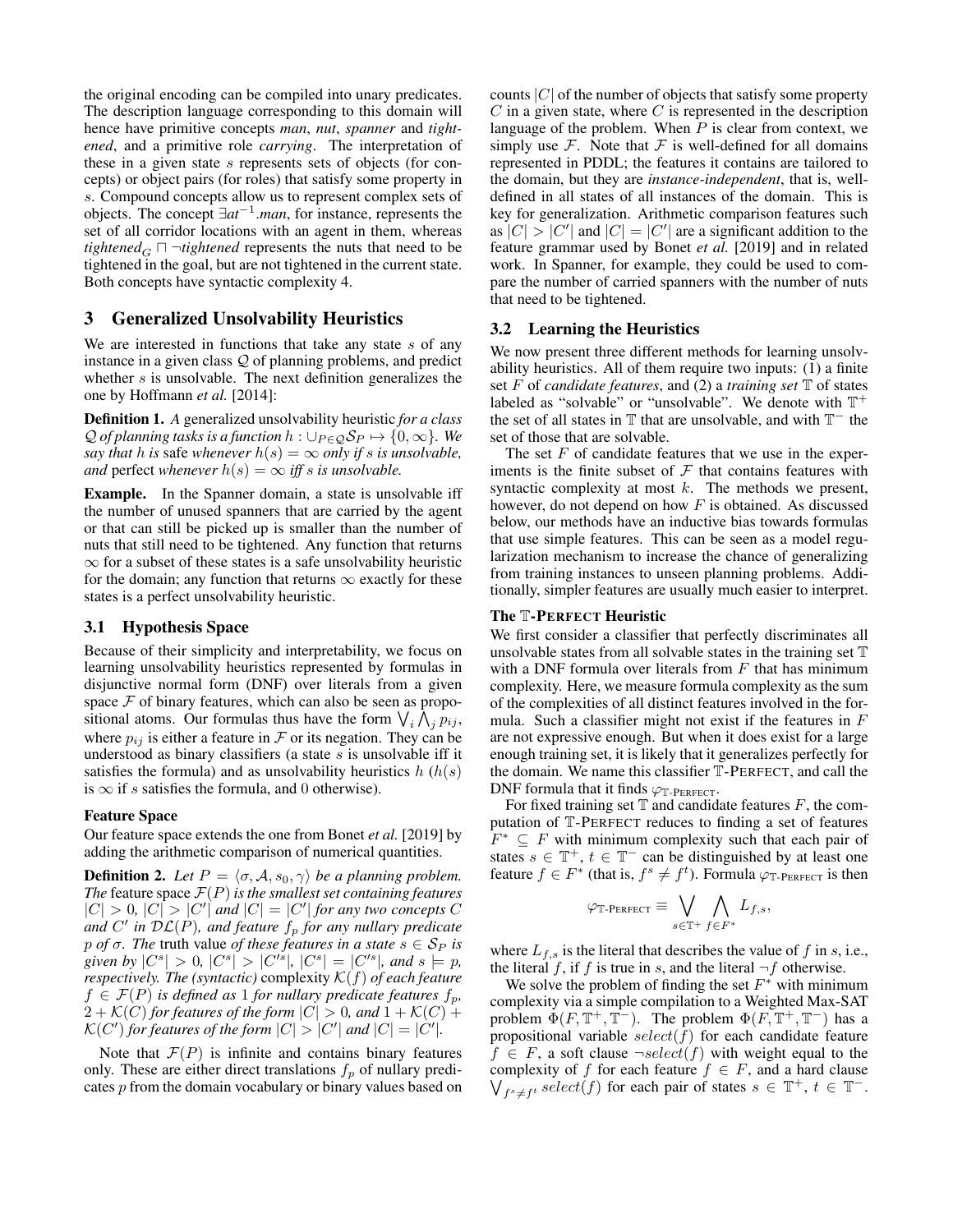The resulting Max-SAT problem thus has  $|F|$  variables and  $|F| + |\mathbb{T}^+| \cdot |\mathbb{T}^-|$  clauses. Therefore, learning times grow in the worst case quadratically with the size of  $T$  and exponentially with the size of  $F$ .

#### The T-SAFE Heuristic

Since T-PERFECT aims at perfect classification over the training set, it is bound to fail in domains where our feature space is not expressive enough to characterize unsolvability. A better alternative in that case is to aim at capturing some subclasses of unsolvable states by giving up on completeness, but not soundness.

To do this, the approach that we call T-SAFE follows a similar idea as T-PERFECT, but considers unsolvable states  $s \in \mathbb{T}^+$  in isolation, looking for a propositional formula  $\phi_s$  over features in F that distinguishes s from all solvable states in  $\mathbb{T}^-$  and has minimum complexity. Because  $\phi_s$  is a Boolean function required to be true for only one input, if it exists it can be represented with a conjunction of literals. This is a special case of the optimization problem that T-PERFECT solves: while T-PERFECT separates two sets of states, T-SAFE separates a single state from a set of states. More formally, T-SAFE finds a minimum-complexity set  $F^* \subseteq F$  such that for each state  $t \in \mathbb{T}^-$ , some feature in  $F^*$  distinguishes s from t. Note that this set  $F^*$  can be computed by solving the Max-SAT problem  $\Phi(F, \mathbb{T}^+, \mathbb{T}^-)$  that we defined above, but replacing  $\mathbb{T}^+$  by the singleton set  $\{s\}$ .

If  $F^*$  exists, then  $\phi_s \equiv \bigwedge_{f \in F^*} L_{f,s}$ ; otherwise  $\phi_s$  is undefined. The DNF formula  $\varphi_{\mathbb{T}\text{-}\text{SAFE}}$  that characterizes  $\mathbb{T}\text{-}\text{SAFE}$ is then the disjunction of the conjunctions  $\phi_s$  for those states  $s \in \mathbb{T}^+$  where  $\phi_s$  is defined. Note that  $\varphi_{\mathbb{T} \text{-SATE}}$  is guaranteed to be safe (i.e., have no false positive) over the training set T.

Our implementation of T-SAFE considers each unsolvable state  $s \in \mathbb{T}^+$  individually and therefore solves  $|\mathbb{T}^+|$  Max-SAT problems, each of which has |F| variables and  $|F| + |\mathbb{T}^{-}|$ clauses. Thus, learning times have the same asymptotic growth as T-PERFECT. As an optimization, we skip computing clauses  $\phi_s$  for unsolvable states s that are already discriminated by some previously-computed clause. An advantage of T-SAFE is that it can be used as an anytime algorithm: the set of DNF terms computed at any moment is a discriminator over the set of unsolvable states seen up until then.

#### The DECISIONTREE Heuristic

We finally consider unsolvability heuristics in the form of a binary decision tree [\[Breiman](#page-6-21) *et al.*, 1984], a well-known classification method that is easy to interpret and fast to train. In such a tree, inner nodes are labeled with a feature  $f \in F$ , edges with truth values, and leaf nodes with either "solvable" or "unsolvable". To predict whether a given state  $s$  is solvable or not, we traverse the tree by following at each node labeled with  $f$  the edge that corresponds to the truth value of  $f$  in  $s$ until we reach a leaf node, which then gives us the answer.

To learn a decision tree from training data, we use the standard CART algorithm [\[Breiman](#page-6-21) *et al.*, 1984]. CART grows the tree in a greedy manner, starting with a single node that predicts the most common class, then at each iteration selecting the single feature that best splits the remaining data according to some information-theoretical measure, until some maximum depth is reached. The overall time for learning the decision tree is linear in the number  $|F|$  of features and quadratic in the size of T. Because the learning algorithm is greedy, however, the learned tree is not guaranteed to be the one that best classifies the training data.

For each domain, we choose the tree that performs best on the training set (F1 score) in a 10-fold crossvalidation that evaluates different combinations of maximum tree depth  $(1, \ldots, 10)$  and maximum feature complexity  $(1, \ldots, \max_{f \in F} \mathcal{K}(f))$ . We break ties by preferring shallow trees and trees with simple features.

#### <span id="page-3-0"></span>3.3 Learning Pipeline

To sum up, our learning pipeline consists of three steps: state labeling, feature generation, and heuristic learning.

State labeling. Taking as input a PDDL domain and some PDDL problems for the domain, we explore the (reachable part of the) state space of each instance by running a breadthfirst search from its initial state. We add all visited states to the training set  $T$ , and label them as solvable if a goal state is reachable from them, and unsolvable otherwise.

Feature generation. Taking as input a PDDL domain, the set  $\mathbb{T}$ , and two constants k and n, we first generate up to n description logic concepts with syntactic complexity at most  $k$ , prioritizing concepts with lower complexity. Then, we generate the set  $F$  of all Boolean features in our feature space that can be derived from those concepts and also have syntactic complexity of at most  $k$ .

Unsolvability heuristic learning. Taking the features in  $F$ and the labeled states in T, we compute a DNF formula over atoms in F with one of the algorithms described above.

The entire pipeline is automated, and domain knowledge is only required for generating or selecting the problem instances that are taken as input to the first pipeline step. We describe this process in the next section.

#### 4 Datasets

Before our empirical analysis, we describe the datasets used in our experiments. These are a contribution in their own right and were designed with the goal of being useful for other researchers. To generate the datasets, we need to select domains, problems from each domain, states from each problem, and then compute feature valuations for these states.

Domains. We consider six domains from previous International Planning Competitions (IPC): Barman, Childsnack, Hiking, Nomystery, Spanner and Woodworking. We use these domains because they contain unsolvable states and there are PDDL generators to create new instances of controlled size for them. Two of the domains, Hiking and Nomystery, contain predicates with arity 3. While it would be possible to reformulate the domain, we choose to simply ignore these predicates.

Problems. To label the states, we need instances that are (1) small enough to be explored completely with a breadthfirst search, and (2) are as diverse as possible, to maximize the chances of generalization. Since IPC tasks are usually too large for (1), we use PDDL generators to generate new tasks. We choose suitable sets of (low) parameter values for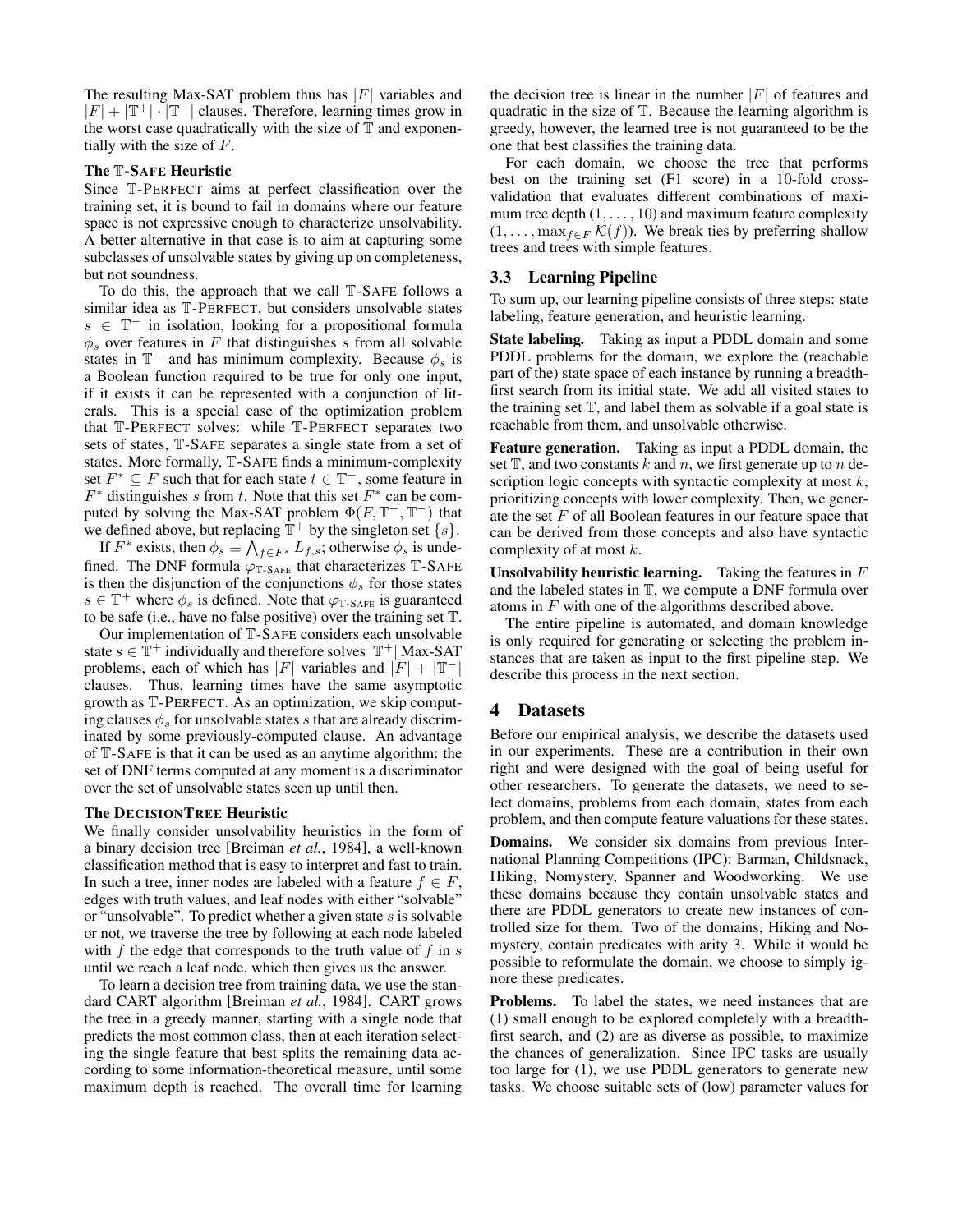<span id="page-4-0"></span>

|                                     |                         |     |    | Training                                                                                |     |     | <b>Test</b> |     |  |  |  |  |  |
|-------------------------------------|-------------------------|-----|----|-----------------------------------------------------------------------------------------|-----|-----|-------------|-----|--|--|--|--|--|
|                                     |                         |     |    | $ F $ k $ P $ $ \mathbb{T}^+ $ $ \mathbb{T}^- $ $ P $ $ \mathbb{T}^+ $ $ \mathbb{T}^- $ |     |     |             |     |  |  |  |  |  |
| Barman                              | 83081                   | -10 |    | 16 4110 4836 16                                                                         |     |     | 500         | 500 |  |  |  |  |  |
| Childsnack                          | 80617                   |     |    | 12 13 2630 2542 12                                                                      |     |     | 500         | 500 |  |  |  |  |  |
| Hiking                              | 75638 13 22 457 3866 22 |     |    |                                                                                         |     |     | 500         | 500 |  |  |  |  |  |
| Nomystery                           | 71719 16 24 677         |     |    |                                                                                         | 633 | -24 | 500         | 500 |  |  |  |  |  |
| Spanner                             | 68417 15                |     | 18 | 74                                                                                      | 318 | 18  | 163         | 500 |  |  |  |  |  |
| Woodworking 40749 9 41 4954 4482 41 |                         |     |    |                                                                                         |     |     | 500         | 500 |  |  |  |  |  |

Table 1: Training and test sets.  $|F|$  is the number of generated features,  $k$  is the maximum feature complexity attained. For both sets, | $P$ |, | $\mathbb{T}^+$ | and | $\mathbb{T}^-$ | show, resp., the number of instances used to generate the set, and the number of unsolvable and solvable states.

each generator parameter (controlling the number of objects, locations, etc.) and generate tasks for all combinations of values. We keep the tasks that can be fully explored within 30 minutes and 4 GiB. We partition them into training and test sets such that both sets have roughly the same size, both contain instances with small and large state spaces, and in both sets each generator parameter has at least two different values. Table [1](#page-4-0) provides an overview of the datasets.

States. For each domain we choose at most 10K states from the state spaces of the training set tasks to train on. We try to select states from the tasks in a balanced way: if the training set has  $n$  tasks, we randomly sample at most  $5K/n$  unsolvable and 5K/n solvable states from each task. We prune from T <sup>+</sup> and T <sup>−</sup> states with a feature valuation equal to that of some other state in the same set. The test set is constructed similarly, and contains 1K states per domain. An important aspect of our state selection procedure is that we only keep those unsolvable states that can be reached from a solvable state by applying a single action. We do this because these are the states that one would like to identify when using an unsolvability heuristic as a forward-search pruning mechanism, and because representing this subset of unsolvable states can sometimes be easier than representing all of them.

Features. Finally, we construct a binary valuation matrix that any learning approach can use as input: each column is a feature  $f$ , each row is a state  $s$ , and each matrix entry holds the binary denotation of  $f$  in  $s$ . The last column stores the state label. We prune from the matrix duplicate columns, corresponding to redundant features, preferring always the feature with smaller complexity, ties broken arbitrarily.

## 5 Experiments

We now evaluate our algorithms on the datasets described above. As any inductive learning approach, our algorithms are prone to *generalization error*: even with perfect accuracy on the training set, they might classify unseen states incorrectly. We estimate this error by computing two standard classification metrics over a set of unseen test states: *precision* (how many of the states predicted as unsolvable are indeed unsolvable) and *recall* (how many of the unsolvable states are predicted as such). A safe unsolvability heuristic has precision 1; a perfect one has precision and recall of 1.

## 5.1 Experiment Setup

The methods T-PERFECT and T-SAFE use the Open-WBO Weighted Max-SAT solver [\[Martins](#page-6-22) *et al.*, 2014] and the DE-CISIONTREE algorithm uses the Scikit-learn machine learning library [\[Pedregosa](#page-6-23) *et al.*, 2011]. For all domains, we limit the feature complexity by  $k=16$  and the number of concepts by  $n=80K$  in the feature generation step (see Section [3.3\)](#page-3-0). We give each method a maximum of five hours to learn an unsolvability heuristic. We run T-SAFE as an anytime algorithm, but it only reaches the time limit for Barman and Nomystery. All source code, benchmarks and datasets are available online.<sup>[1](#page-4-1)</sup>

## 5.2 Domain-Independent Heuristics

The main focus of our work is to find out whether we can learn domain-dependent unsolvability heuristics that accurately characterize unsolvable states over whole domains. However, apart from this theoretical question, we are also interested in evaluating how such heuristics compare to existing domain-independent heuristics. The left part of Table [2](#page-5-0) shows the recall on our test dataset for some heuristics from the literature: the causal graph heuristic  $h^{\text{CG}}$  [\[Helmert,](#page-6-24) [2004\]](#page-6-24), the context-enhanced additive heuristic  $h^{\text{CEA}}$  [\[Helmert](#page-6-25) [and Geffner, 2008\]](#page-6-25), the state-equation heuristic  $h^{\text{SEQ}}$  [\[Bonet,](#page-6-26) [2013\]](#page-6-26), the  $h^m$  heuristic for  $m \in \{1,2,3\}$  [\[Haslum and](#page-6-27) [Geffner, 2000\]](#page-6-27), and k-consistency [Bäckström et al., 2013] for  $k \in \{1, 2, 3\}$ . Except for  $h^{\text{CG}}$  and  $h^{\text{CEA}}$ , these heuristics are safe and hence guaranteed to have precision 1. Since the two unsafe heuristics have precision 1 on our test set, we only report recall for all of these heuristics.

Note that the data in Table [2](#page-5-0) is obtained on small problem instances. Some of the heuristics are impractical to be used for larger tasks. For example,  $h^3$  is very expensive to evaluate and rarely used in practice. We defer the comparison with more sophisticated unsolvability heuristics to a stage where we can directly compare their pruning power in a search on larger instances. This is because some of these heuristics, such as clause learning [\[Steinmetz and Hoffmann, 2017\]](#page-6-9), are online learning approaches, while others, such as those based on abstraction heuristics [Seipp *et al.*[, 2016;](#page-6-11) [Torralba](#page-6-28) *et al.*, [2016\]](#page-6-28), would yield perfect results on our small instances.

## 5.3 Domain Analyses

The right part of Table [2](#page-5-0) presents the precision and recall of our methods on the test states, together with the size and maximum feature complexity of the DNFs. We next discuss the results for some of the domains.

Barman. In the Barman domain, a robot barman prepares cocktails with the help of shot glasses and a shaker. Unsolvable states in this domain are related to incorrect combinations of drinks in the shaker, which prevent the barman from preparing the right cocktail and, somewhat counterintuitively, prevent it from emptying the shaker as well. Of the standard heuristics that we test,  $h^2$  and  $h^3$  capture all unsolvable states in our test set,  $h^1$  and  $h^{\text{CEA}}$  capture 88% of them, and the rest have low or zero recall. Among our heuristics,  $\mathbb{T}$ -PERFECT is

<span id="page-4-1"></span><sup>1</sup> <https://doi.org/10.5281/zenodo.4740386>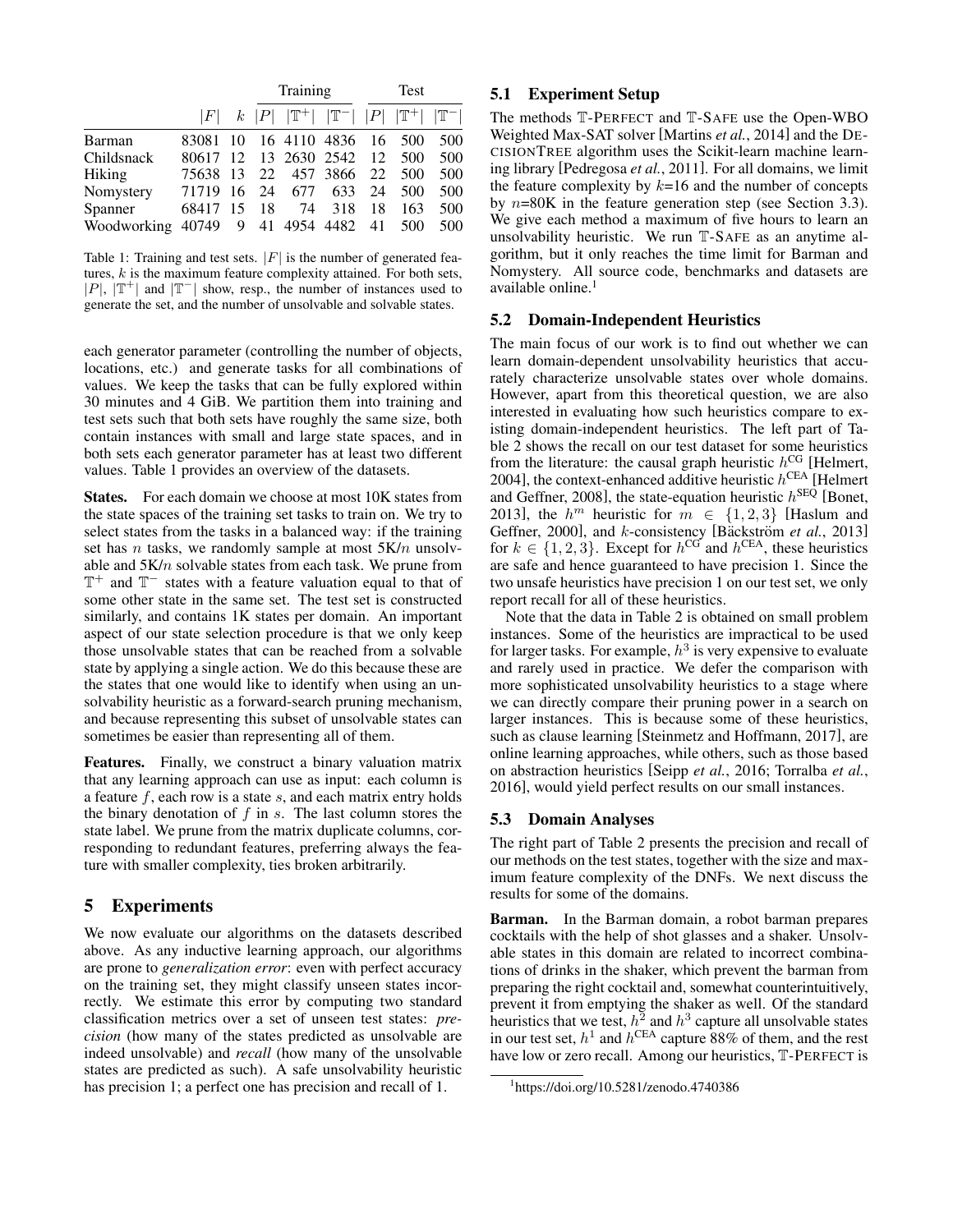<span id="page-5-0"></span>

|            |  |  |  | $k$ -consistency |  | T-PERFECT                                                                                                                                                      |  |                                                                                                                                                                                                                                                                                                                                                                                                                                                                                        |  | T-SAFE |                                               |  |  | <b>DECISIONTREE</b> |  |  |  |  |  |  |  |
|------------|--|--|--|------------------|--|----------------------------------------------------------------------------------------------------------------------------------------------------------------|--|----------------------------------------------------------------------------------------------------------------------------------------------------------------------------------------------------------------------------------------------------------------------------------------------------------------------------------------------------------------------------------------------------------------------------------------------------------------------------------------|--|--------|-----------------------------------------------|--|--|---------------------|--|--|--|--|--|--|--|
|            |  |  |  |                  |  | $h^{\text{CG}} h^{\text{CEA}} h^{\text{SEQ}}$ $h^1$ $h^2$ $h^3$ k=1 k=2 k=3 prec rec C L k t prec rec C L k t prec rec C L k t                                 |  |                                                                                                                                                                                                                                                                                                                                                                                                                                                                                        |  |        |                                               |  |  |                     |  |  |  |  |  |  |  |
| Barman     |  |  |  |                  |  | $0.00\,0.88\,0.39\,0.88\,1.00\,1.00\,0.00\,0.00\,0.00$                                                                                                         |  | 10 <b>10 10 10 11 11 11 11 11 11 11 11 11 11</b>                                                                                                                                                                                                                                                                                                                                                                                                                                       |  |        | $-0.970.36111895h0.970.99285686s$             |  |  |                     |  |  |  |  |  |  |  |
| Childsnack |  |  |  |                  |  | 0.58 0.58 0.09 0.58 0.94 1.00 0.00 0.27 0.27                                                                                                                   |  | $\begin{array}{cccccccccccccc} \multicolumn{2}{c}{} & \multicolumn{2}{c}{} & \multicolumn{2}{c}{} & \multicolumn{2}{c}{} & \multicolumn{2}{c}{} & \multicolumn{2}{c}{} & \multicolumn{2}{c}{} & \multicolumn{2}{c}{} & \multicolumn{2}{c}{} & \multicolumn{2}{c}{} & \multicolumn{2}{c}{} & \multicolumn{2}{c}{} & \multicolumn{2}{c}{} & \multicolumn{2}{c}{} & \multicolumn{2}{c}{} & \multicolumn{2}{c}{} & \multicolumn{2}{c}{} & \multicolumn{2}{c}{} & \multicolumn{2}{c}{} & \$ |  |        | $-1.001.0079111 h$ 0.91 0.98 16 32 11 10s     |  |  |                     |  |  |  |  |  |  |  |
| Hiking     |  |  |  |                  |  | $0.00\ 1.00\ 0.00\ 1.00\ 1.00\ 1.00\ 0.00\ 0.00\ 0.00$                                                                                                         |  | 1.00 1.00 1 1 8 27m 1.00 1.00 1 1 8 1m 1.00 1.00 1 1 8 1s                                                                                                                                                                                                                                                                                                                                                                                                                              |  |        |                                               |  |  |                     |  |  |  |  |  |  |  |
| Nomystery  |  |  |  |                  |  | $0.00 \quad 0.53 \quad 0.00 \quad 0.31 \quad 0.91 \quad 1.00 \quad 0.00 \quad 0.00 \quad 0.83$ - - - - -                                                       |  |                                                                                                                                                                                                                                                                                                                                                                                                                                                                                        |  |        | $-$ 0.87 0.12 22 39 17 5h 0.65 0.92 1 1 12 1s |  |  |                     |  |  |  |  |  |  |  |
| Spanner    |  |  |  |                  |  | $0.05$ $0.05$ $0.00$ $0.05$ $0.13$ $0.31$ $0.00$ $0.00$ $0.01$ $1.00$ $1.00$ $1$ $1$ $13$ $5m$ $1.00$ $1.00$ $1$ $1$ $13$ $4m$ $1.00$ $1.00$ $1$ $1$ $13$ $1s$ |  |                                                                                                                                                                                                                                                                                                                                                                                                                                                                                        |  |        |                                               |  |  |                     |  |  |  |  |  |  |  |
|            |  |  |  |                  |  |                                                                                                                                                                |  |                                                                                                                                                                                                                                                                                                                                                                                                                                                                                        |  |        |                                               |  |  |                     |  |  |  |  |  |  |  |

Table 2: Left: recall of standard heuristics on test data. Right: precision (prec) and recall (rec) of generalized unsolvability heuristics on test data. C, L,  $k$  and  $t$  denote the number of clauses, number of literals, max. complexity of any literal, and learning time, respectively.

unable to obtain a formula in less than five hours, and T-SAFE computes a formula that does not generalize correctly, showing imperfect precision. Although DECISIONTREE has no guarantees of being safe on the training set, it finds a classifier with both high precision and recall.

Childsnack. In the Childsnack domain, sandwiches need to be prepared for a number of children, some of which are allergic to gluten. The key for that is to reserve enough gluten-free ingredients to serve the gluten-allergic children. It is easy to manually find a perfect characterization of unsolvable states that is within the hypothesis space of our classifiers, but the complexity of some of the required features (13) is higher than what our feature generator was able to generate before hitting the 80K concept limit that we use, ruling out the possibility of our algorithms learning such a characterization. Despite this, our T-SAFE algorithm still finds a formula that has perfect precision and recall over the test set. DECISIONTREE achieves high accuracy, but is not safe, whereas T-PERFECT times out after five hours while running the Max-SAT solver. Of the standard heuristics that we test, only  $h^2$  and  $h^3$  show similar performance to T-SAFE, capturing 94% and 100% of the unsolvable states in our test set, respectively. The other heuristics have recall of at most 58%.

Hiking. In the Hiking domain, some hikers walk along the different legs of a circular hiking route. Before walking a leg, one of them needs to drive and set up a camping tent at the leg endpoint. A Hiking state is unsolvable when none of the available cars is parked in any of the locations with an agent. Interestingly, T-PERFECT, T-SAFE and DECISIONTREE all converge to the following DNF formula:

$$
\varphi \equiv |\exists at\_person.(\exists at\_car^{-1}.\top)| = 0
$$

The formula says that a state is unsolvable iff the number of agents at a location with a car is 0, which indeed characterizes all unsolvable states in the domain (hence the perfect precision and recall of our algorithms). Of the standard heuristics that we tested, the three critical path heuristics  $h^m$  and  $h^{\text{CEA}}$  have the same predictive power, whereas the rest of the heuristics fail to capture any unsolvable state.

Spanner. In Spanner, already introduced above, our three algorithms again learn the same formula  $\varphi$ :

 $\varphi \equiv |loose \sqcup \exists at. (\exists link^+ . (\exists at^{-1}.man)) | > |usable|$ 

The inner concept ∃*at*. ∃*link*<sup>+</sup>.(∃*at*<sup>−</sup><sup>1</sup> .*man*) denotes the set of all spanners that the agent left behind, i.e., that are no longer reachable. The concept loose denotes the set of all nuts that have yet to be tightened. Since both sets are always disjoint,  $\varphi$  will evaluate to true iff the number of loose nuts is larger than the number of spanners that is usable (i.e., has not yet been discarded) and reachable. The formula can be proven a perfect characterization of all unsolvable states in the domain. This result and the simplicity of the formula are in stark contrast with the fact that Spanner is consistently hard for all the heuristic approaches in the left part of Ta-ble [2.](#page-5-0) Only  $h^3$  captures a significant fraction of the unsolvable states in our test set (31%), whereas the other approaches capture only between 0 and 13%. This is no surprise, as Spanner is a well-known example showing the limitations of delete-relaxed heuristics in problems with consumable resources [\[Haslum and Geffner, 2001\]](#page-6-29). The accuracy of our methods illustrates the advantages of a first-order approach.

## 6 Conclusions

We studied the problem of learning unsolvability heuristics that work for entire classes of planning problems, from the exploration of a few small instances of that class. Our heuristics are simple logical and arithmetical combinations of features that are defined in the same language that is used to specify the planning task and can be generated without manual intervention through the exhaustive application of a standard description-logics grammar. We presented three different algorithms, each with different properties regarding optimality, classification power and learning time. Our evaluation of these algorithms on a number of standard domains shows that the logical characterizations of unsolvability that they learn not only often have strong predictive power, but in some cases can be proven perfect for the entire domain. This is remarkable, as many of the existing heuristics fail to detect many unsolvable states in our dataset.

## Acknowledgments

We thank Hector Geffner for valuable insights. This work was supported by ERC Advanced Grant no. 885107, EU ICT-48 2020 project TAILOR (no. 952215) and by the Knut and Alice Wallenberg Foundation (WASP program). We used resources from the Swedish National Infrastructure for Computing (SNIC), partially funded by the Swedish Research Council (no.  $2018-05973$ ). G. Francès is supported by grant IJC2019-039276-I from MICINN, Spain.